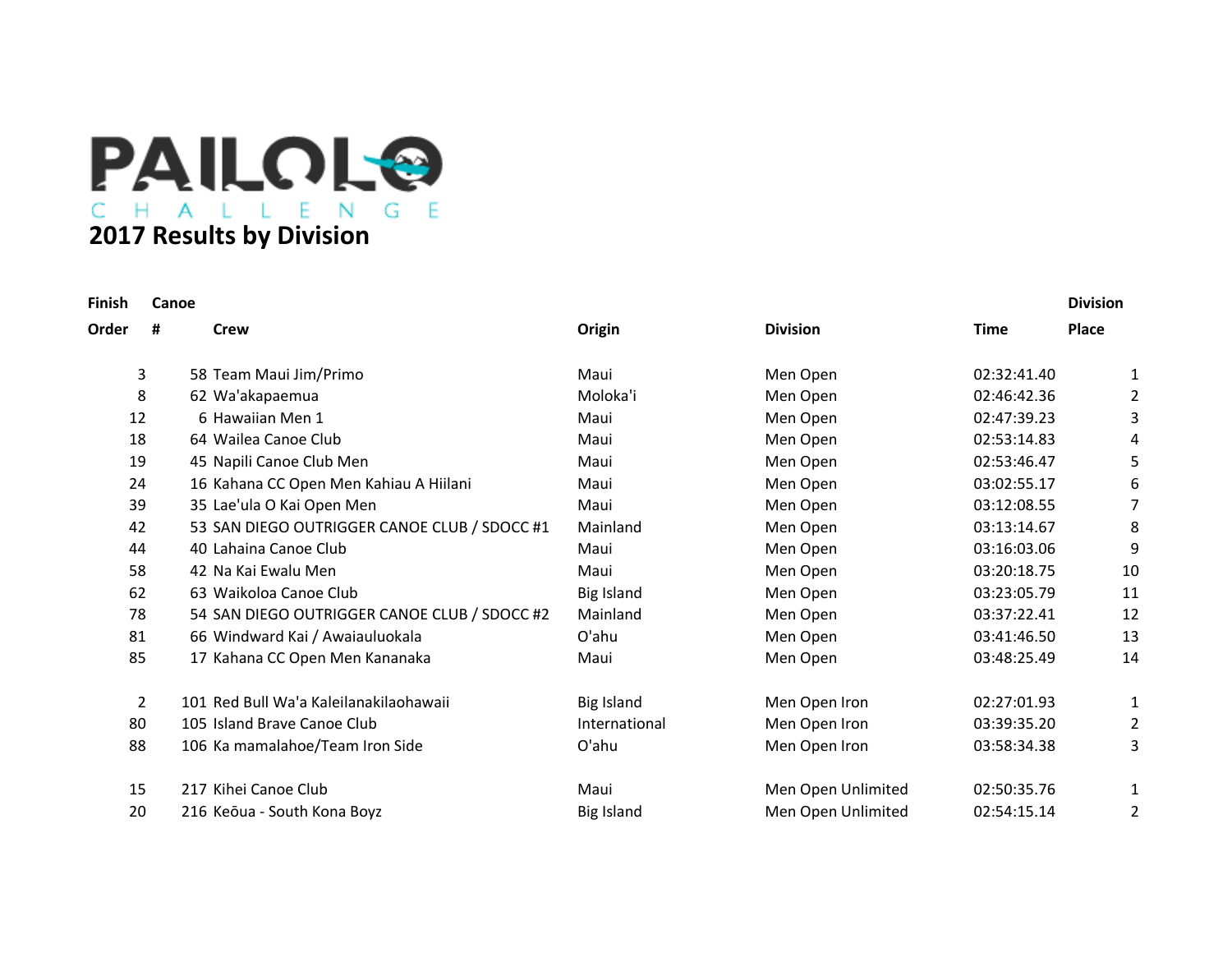| 26 | 212 Hawaiian Men 2                                             | Maui              | Men Open Unlimited        | 03:05:16.18 | 3                       |
|----|----------------------------------------------------------------|-------------------|---------------------------|-------------|-------------------------|
| 32 | 213 Hui Nalu/Roaring Fortys                                    | O'ahu             | Men Open Unlimited        | 03:07:33.69 | 4                       |
| 37 | 219 Santa Barbara Outrigger Canoe Club                         | Mainland          | Men Open Unlimited        | 03:10:25.62 | 5                       |
| 41 | 215 Kamehameha Canoe Club - Hilo Unlimited Open Men Big Island |                   | Men Open Unlimited        | 03:12:55.78 | 6                       |
| 56 | 214 Kai Opua                                                   | <b>Big Island</b> | Men Open Unlimited        | 03:19:41.10 | 7                       |
| 61 | 220 Te U'i Va'a                                                | International     | Men Open Unlimited        | 03:22:48.43 | 8                       |
| 4  | 102 Red Bull Wa'a Matahina                                     | <b>Big Island</b> | Men Open Iron Unlimited   | 02:36:25.06 | 1                       |
| 9  | 103 False Creek équipe 3x27                                    | International     | Men Open Iron Unlimited   | 02:46:52.74 | 2                       |
| 21 | 167 OluKai Lifeguards                                          | O'ahu             | Men Open Iron Unlimited   | 02:55:55.13 | 3                       |
| 23 | 41 Marina del Rey Outrigger Canoe Club                         | Mainland          | Mixed Open                | 03:19:17.18 | $\mathbf 1$             |
| 45 | 46 Napili Canoe Club Mixed Open                                | Maui              | Mixed Open                | 03:33:28.04 | 2                       |
| 48 | 27 Kamehameha Canoe Club - Hilo Mixed Open                     | <b>Big Island</b> | Mixed Open                | 03:34:48.35 | 3                       |
| 51 | 4 FCRCC Mixed Distance                                         | International     | Mixed Open                | 03:35:36.14 | 4                       |
| 57 | 31 Keaukaha                                                    | <b>Big Island</b> | Mixed Open                | 03:37:18.55 | 5                       |
| 65 | 61 Wa'a Fitness                                                | <b>Big Island</b> | Mixed Open                | 03:42:56.83 | 6                       |
| 73 | 2 Alapa Hoe open mix                                           | O'ahu             | Mixed Open                | 03:49:47.44 | 7                       |
| 75 | 56 Team Coconuts/Arizona OCC                                   | Mainland          | Mixed Open                | 03:51:34.38 | 8                       |
| 77 | 47 New Hope Canoe Club                                         | O'ahu             | Mixed Open                | 03:54:20.68 | 9                       |
| 49 | 104 He'e Nalu                                                  | Mainland          | Mixed Open Iron           | 03:34:49.91 | 1                       |
| 35 | 221 Team Kauai Style                                           | Kaua'i            | Mixed Open Unlimited      | 03:27:01.63 | 1                       |
| 43 | 218 Kumu Gold                                                  | O'ahu             | Mixed Open Unlimited      | 03:31:09.98 | $\overline{\mathbf{c}}$ |
| 52 | 170 Team iPaddleHi                                             | O'ahu             | Mixed Open Iron Unlimited | 03:35:49.18 | 1                       |
| 25 | 57 Team Maui Jim Wahine                                        | O'ahu             | Women Open                | 03:20:36.31 | 1                       |
| 30 | 21 Kai Opua Tesoro                                             | <b>Big Island</b> | Women Open                | 03:24:24.35 | 2                       |
| 40 | 11 Hawaiian Wahine White                                       | Maui              | Women Open                | 03:29:12.35 | 3                       |
| 47 | 18 Kahana Canoe Club Open Women                                | Maui              | Women Open                | 03:34:24.89 | 4                       |
| 54 | 10 Hawaiian Wahine Blue                                        | Maui              | Women Open                | 03:36:22.14 | 5                       |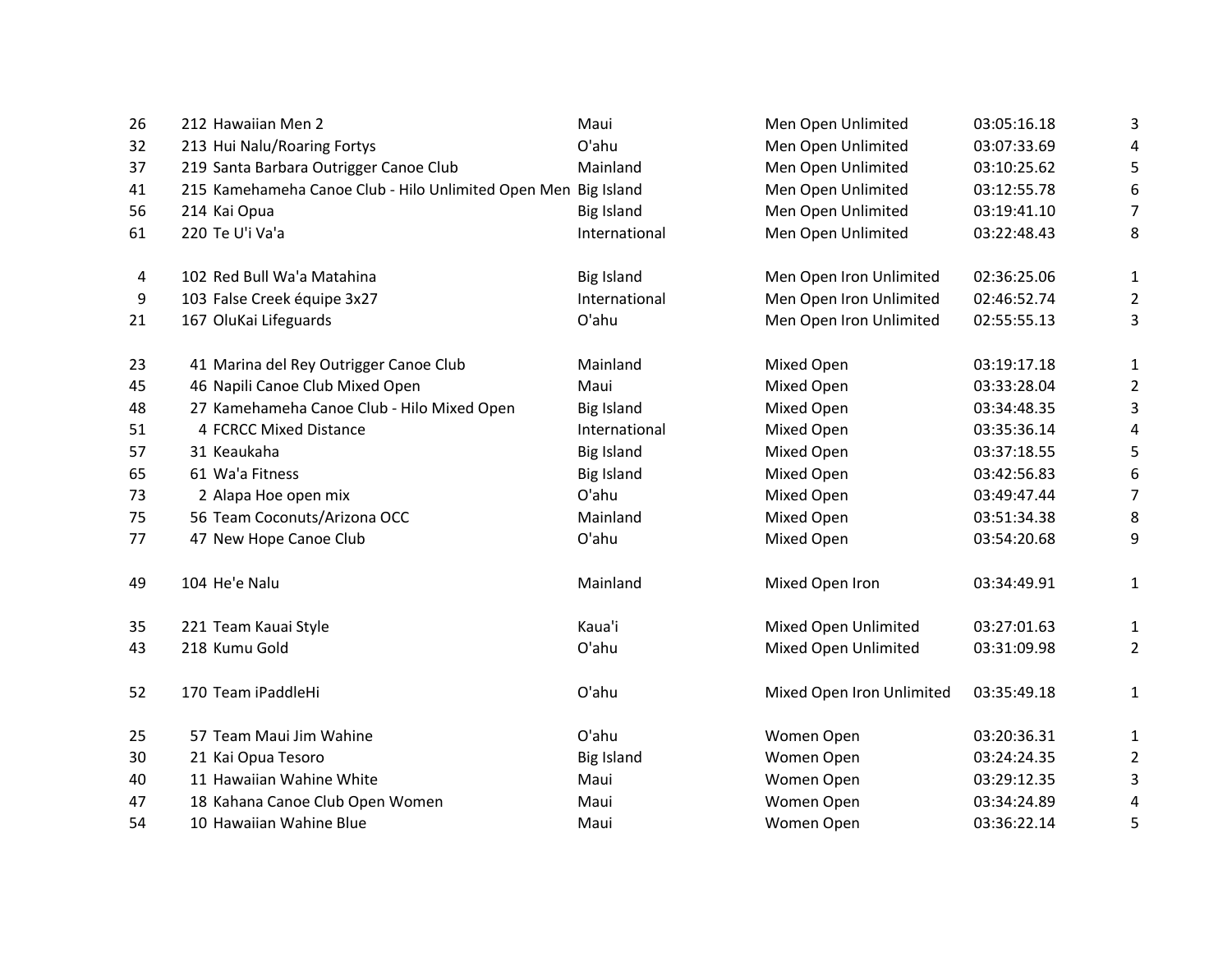| 63           | 20 Kai Opua Ale                            | <b>Big Island</b> | Women Open                            | 03:40:07.43 | 6              |
|--------------|--------------------------------------------|-------------------|---------------------------------------|-------------|----------------|
| 64           | 24 Kailua Canoe Club Yellow                | O'ahu             | Women Open                            | 03:41:55.67 | 7              |
| 67           | 43 Na Kai Ewalu Wahine                     | Maui              | Women Open                            | 03:43:44.09 | 8              |
| 70           | 23 Kailua Canoe Club Blue                  | O'ahu             | Women Open                            | 03:44:13.33 | 9              |
| 72           | 28 Kamehameha Canoe Club - Hilo Open Women | <b>Big Island</b> | Women Open                            | 03:46:07.50 | 10             |
| 76           | 30 Keauhou Canoe Club                      | <b>Big Island</b> | Women Open                            | 03:52:44.06 | 11             |
| 83           | 65 Wailea Canoe Club/Mana O Wailea         | Maui              | Women Open                            | 04:03:06.20 | 12             |
| 84           | 52 San Diego Outrigger Canoe Club          | Mainland          | Women Open                            | 04:04:00.59 | 13             |
| 89           | 37 Lae'ula O Kai Open Women                | Maui              | Women Open                            | <b>DNF</b>  | 14             |
| 17           | 166 Napili Canoe Club Iron Women           | Maui              | Women Open Iron                       | 03:42:27.50 | $\mathbf{1}$   |
| 87           | 200 Salish Slani                           | Mainland          | Women Open Iron                       | 04:13:46.85 | $\overline{2}$ |
| $\mathbf{1}$ | 165 Na Wahine Hi'u Wai                     | Maui              | Women Open Iron Unlimited 03:14:36.62 |             | 1              |
| 11           | 199 Puna Aunties                           | <b>Big Island</b> | Women Open Iron Unlimited 03:38:39.20 |             | 2              |
| 13           | 44 Namolokama - 40                         | Kaua'i            | Men 40+                               | 02:48:45.48 | 1              |
| 46           | 3 Bad News Elks                            | O'ahu             | Men 40+                               | 03:17:12.13 | $\overline{2}$ |
| 71           | 51 Paddle Dojo                             | Mainland          | Men 40+                               | 03:28:29.40 | 3              |
| 50           | 48 North Shore Renegades                   | Maui              | Mixed 40+                             | 03:35:23.73 | $\mathbf{1}$   |
| 53           | 29 Kawaiulu O Tahoe                        | Mainland          | Mixed 40+                             | 03:35:58.92 | $\overline{2}$ |
| 28           | 55 Team Bradley Master                     | Maui              | Women 40+                             | 03:22:37.85 | $\mathbf{1}$   |
| 59           | 39 Lae'ula o Kai 40 Women                  | Maui              | Women 40+                             | 03:37:39.02 | $\overline{2}$ |
| 79           | 22 Kaikuahine O Ke Kai                     | Mainland          | Women 40+                             | 03:55:03.70 | 3              |
| 27           | 34 Kukuiula Canoe Club                     | Kaua'i            | Men 50+                               | 03:05:17.94 | 1              |
| 29           | 7 Hawaiian Men 50 White                    | Maui              | Men 50+                               | 03:06:56.43 | $\overline{2}$ |
| 36           | 25 Kailua Team Hawaii Outrigger 50 Men     | O'ahu             | Men 50+                               | 03:10:19.86 | 3              |
| 38           | 49 Outrigger Canoe Club                    | O'ahu             | Men 50+                               | 03:11:06.35 | 4              |
| 55           | 38 Lae'ula O Kai 50 Men                    | Maui              | Men 50+                               | 03:19:34.03 | 5              |
| 66           | 8 Hawaiian Men 50 Blue                     | Maui              | Men 50+                               | 03:26:12.98 | 6              |